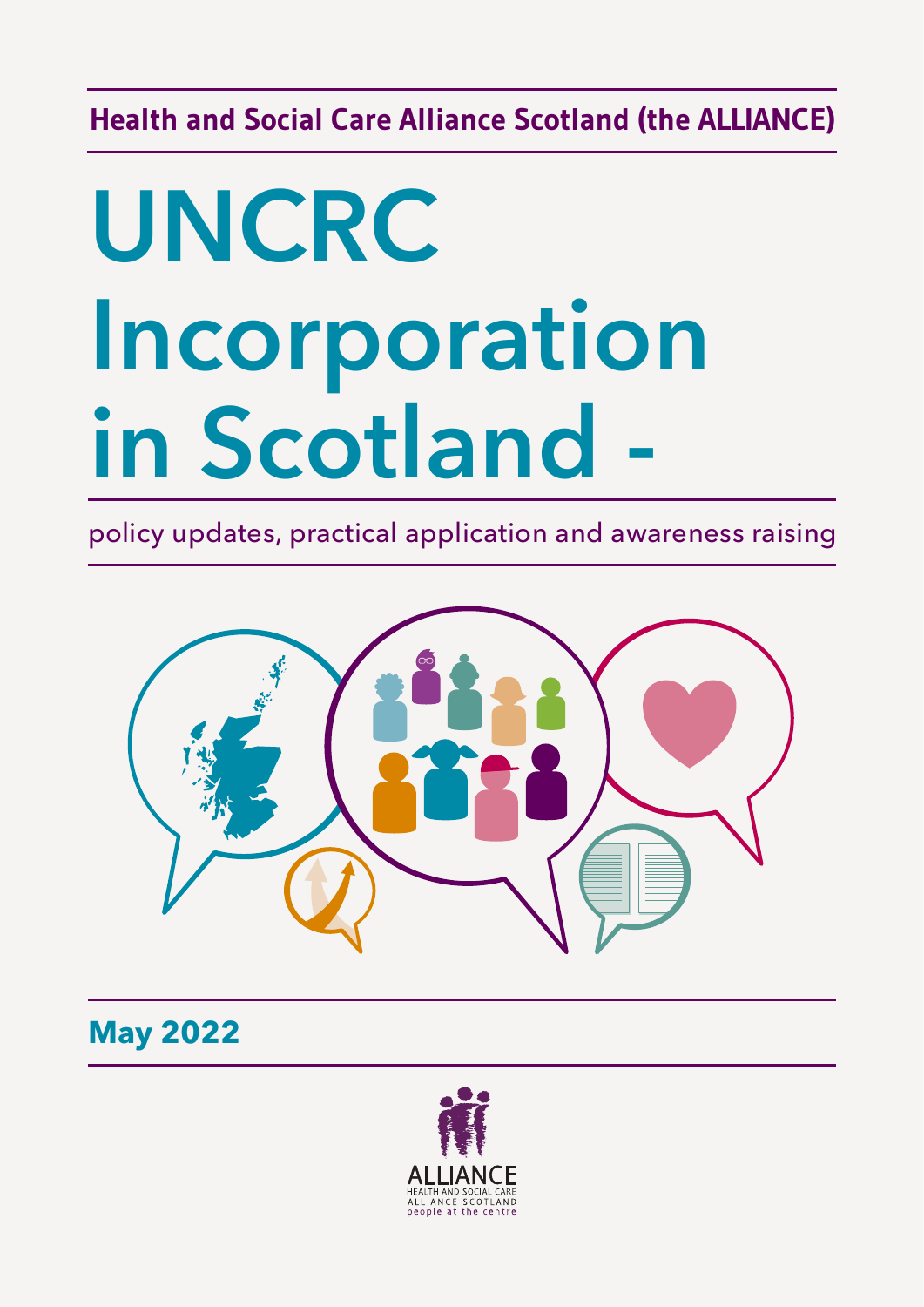### **Introduction**

What does the [United Nations Convention on the Rights of the Child](https://www.unicef.org.uk/rights-respecting-schools/wp-content/uploads/sites/4/2017/01/Summary-of-the-UNCRC.pdf) (UNCRC) mean for people on a day-to-day basis? What are good examples of implementing the principles of the UNCRC in practice? These are some of the questions we explored in this members event, held online on 7th April 2022. This event was the first in the series "Making Children's Rights Real: UNCRC, GIRFEC and The Promise," developed in partnership with [Children's Parliament,](https://www.childrensparliament.org.uk/) the ALLIANCE, [Glasgow Council for the Voluntary Sector \(GCVS\),](https://www.gcvs.org.uk/) [Together \(Scottish Alliance for Children's](https://www.togetherscotland.org.uk/) [Rights\),](https://www.togetherscotland.org.uk/) [Children in Scotland](https://childreninscotland.org.uk/) ([Supporting the Third Sector Project](https://childreninscotland.org.uk/supporting-the-third-sector-project/)) and the [Scottish Child Law](https://sclc.org.uk/) [Centre.](https://sclc.org.uk/)

The session was chaired by Lucy Mulvagh (the ALLIANCE, Scottish Human Rights Commission). The event began with presentations by representatives from [Together](https://www.togetherscotland.org.uk/) and [Children in](https://childreninscotland.org.uk/) [Scotland](https://childreninscotland.org.uk/), providing an overview of UNCRC policy developments in Scotland, and key lessons on using the UNCRC principles in practice. After hearing from our guest speakers and a Q&A, participants had the opportunity to take part in longer discussions in breakout room sessions.



**Children's rights are integral to their day-to-day life, not an add on.** – event participant 66<br>66

**UNCRC incorporation is welcomed in the third sector, however charities, particularly those that focus on service delivery, need practical tools to understand how it will impact their work.** – event participant "

**The event was well<br>
organised, interestived at the<br>
right level for<br>
someone relatively<br>
new to this agenda<br>
about participant organised, interesting, and pitched at the right level for someone relatively new to this agenda.** – event participant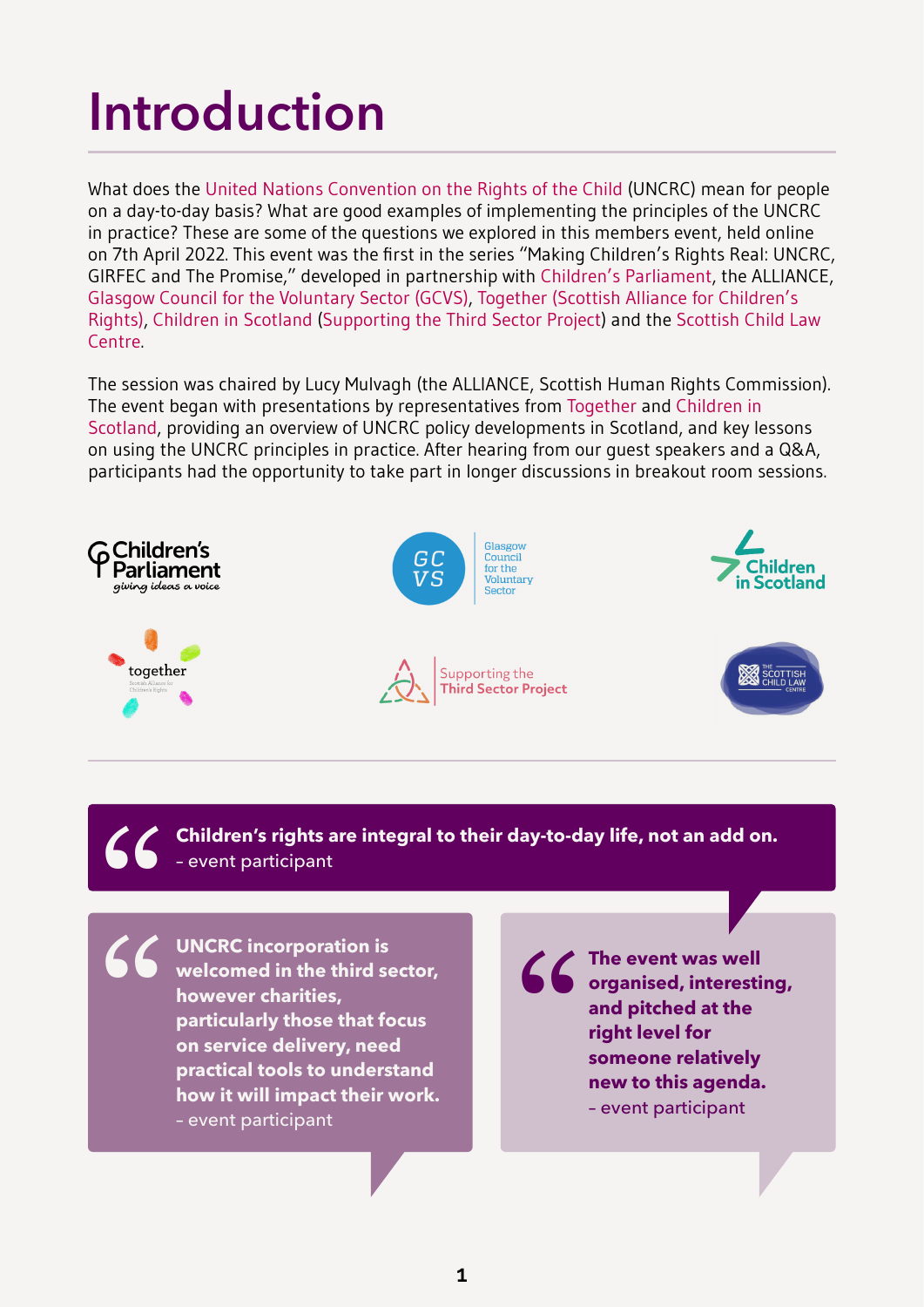### **UNCRC Incorporation in Scotland – policy updates**

The event began with a presentation by Sarah McDermott, Development Manager at Together, who shared some of the key developments related to children's rights and the incorporation of the UNCRC in Scotland. Starting with the adoption of the UNCRC by the UN General Assembly in 1989, she provided an overview of progress on children's rights in Scotland, and children's involvement in campaigning for UNCRC incorporation:

- **2013 2014: Children and young people call for UNCRC incorporation**  $\bullet$ **through the Children and Young People (Scotland) Bill**
- **2016: Scottish Youth Parliament manifesto found that 76% of young people supported UNCRC incorporation**
- **2017 2018: Scottish Youth Parliament launches 'Right Here, Right Now" to campaign for incorporation**
- **2021: Unanimous passage of UNCRC Incorporation (Scotland) Bill through**  $\bullet$ **Parliament (2021)**

The presentation also addressed the U.K. Supreme Court judgment in October 2021 on the UNCRC incorporation Bill (Scotland), where the judges unanimously decided that four sections of the Bill go beyond the powers of the Scottish Parliament. Their decision focused solely on technical matters. They did not object to the intention behind the Bill or the Scottish Parliament's ability to incorporate the UNCRC. More information on the Supreme Court judgment can be found on Together's [website](https://togetherscotland.blog/2021/10/06/supreme-court-judgment-heres-what-you-need-to-know/).

In addition to providing this context on the children's rights agenda in Scotland, the presentation also covered some of the key points from Together's [State of Children's Rights](https://www.togetherscotland.org.uk/resources-and-networks/state-of-childrens-rights-reports/) [Report](https://www.togetherscotland.org.uk/resources-and-networks/state-of-childrens-rights-reports/), published in March 2022. The report explores ways to embed children's rights for public authorities, the third sector, organisations, and individuals. It outlines the challenges children and organisations are facing currently, the steps being taken to overcome these, and practical tools, advice, and resources.

**Children's rights are universal, unconditional and indivisible.** – Sarah McDermott, Development Manager, Together "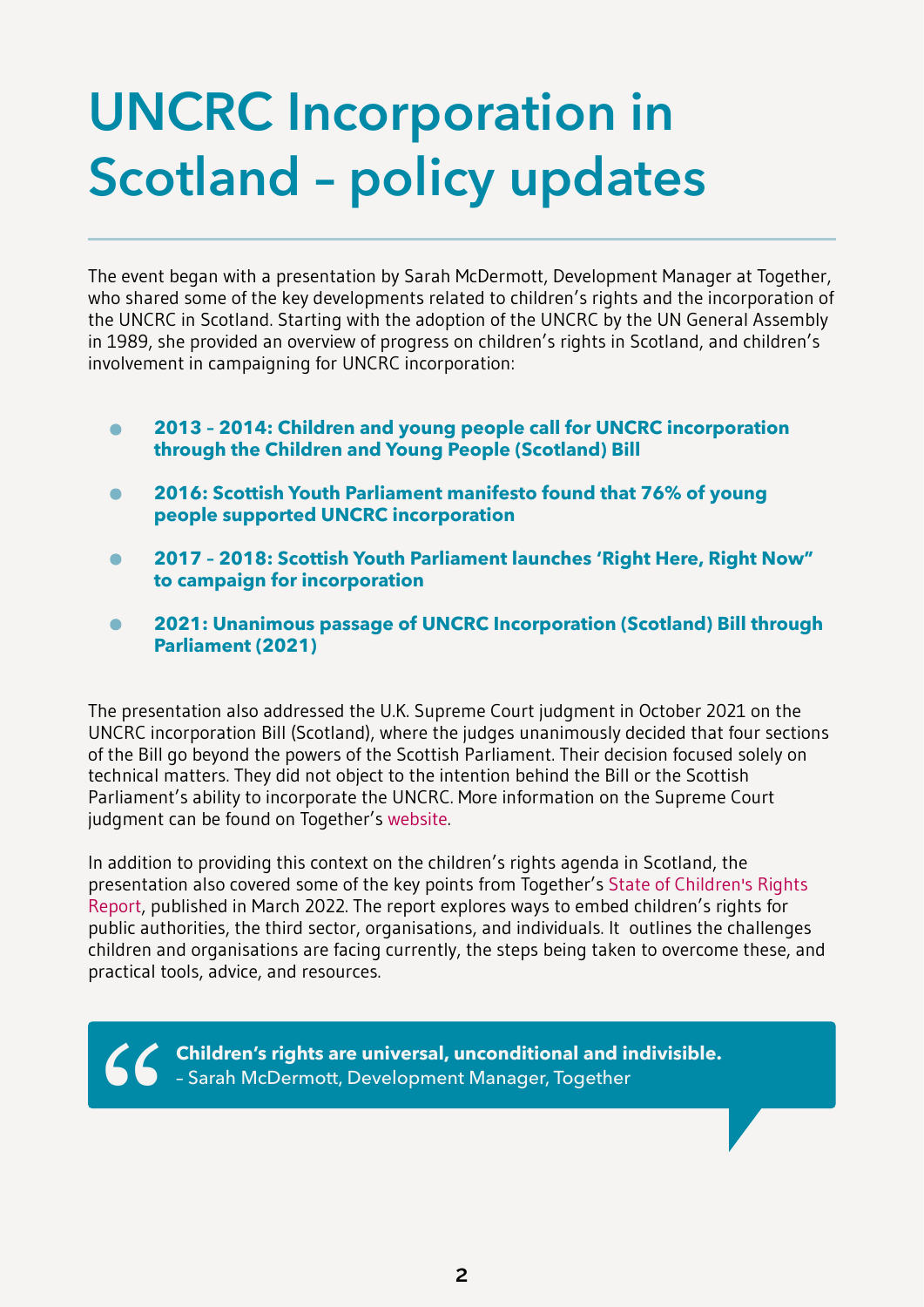#### **Embedding the UNCRC across the third sector workforce**

Following this overview of the policy landscape, and updates on the UNCRC Incorporation (Scotland) Bill, we heard from David Mackay, Policy and Projects Manager at Children in Scotland, and Andrea McKenna, Family Advice Specialist at [Salvesen Mindroom Centre](https://www.mindroom.org/).

David Mackay shared some of the steps that Children in Scotland have taken to train professionals across the third sector on the UNCRC and how to apply its principles. This included the development of an [UNCRC e-learning module,](https://childreninscotland.clcmoodle.org/local/roadmaplogin/login.php) a webinar to consolidate learning, as well as follow-up sessions to discuss how the principles of the UNCRC link to the delivery of local children's services plans.

Andrea McKenna followed this discussion by sharing her team's experience of attending one of Children in Scotland's UNCRC sessions, explaining the capacity building workshop helped increase staff confidence, awareness, and familiarity with the UNCRC. As a result, Salvesen Mindroom has produced two documents, one to help professionals reflect on how their practice can support the implementation of the UNCRC principles, and one to help children and young people to understand how the organisation's work promotes their rights. Both can be found on the Salvesen Mindroom website:

- **[Respecting and Promoting Children's Rights for professionals](https://www.mindroom.org/wp-content/uploads/2021/07/SMR5676_UNCRC_Document_Adult_s1.pdf)**  $\blacksquare$
- **[Respecting and Promoting Children's Rights for children and young people](https://www.mindroom.org/wp-content/uploads/2021/07/SMR5676_UNCRC_Document_Child_s1.pdf)**  $\blacksquare$

**Developing and enforcing UNCRC is a continuous and ongoing process which must continue to be upheld.** – event participant "

| and the control of the control of the control of the control of the control of the control of the control of the                                                                                                              |
|-------------------------------------------------------------------------------------------------------------------------------------------------------------------------------------------------------------------------------|
|                                                                                                                                                                                                                               |
|                                                                                                                                                                                                                               |
|                                                                                                                                                                                                                               |
|                                                                                                                                                                                                                               |
|                                                                                                                                                                                                                               |
| <u> The Common Section of the Common Section of the Common Section of the Common Section of the Common Section of</u>                                                                                                         |
|                                                                                                                                                                                                                               |
|                                                                                                                                                                                                                               |
|                                                                                                                                                                                                                               |
|                                                                                                                                                                                                                               |
|                                                                                                                                                                                                                               |
|                                                                                                                                                                                                                               |
|                                                                                                                                                                                                                               |
|                                                                                                                                                                                                                               |
|                                                                                                                                                                                                                               |
| the contract of the contract of the contract of the contract of the contract of the contract of the contract of                                                                                                               |
|                                                                                                                                                                                                                               |
|                                                                                                                                                                                                                               |
| the control of the control of the control of the control of the control of the control of the control of the control of the control of the control of the control of the control of the control of the control of the control |
|                                                                                                                                                                                                                               |
|                                                                                                                                                                                                                               |
|                                                                                                                                                                                                                               |
|                                                                                                                                                                                                                               |
| the control of the control of the control of the control of the control of the control of the control of the control of the control of the control of the control of the control of the control of the control of the control |
|                                                                                                                                                                                                                               |
|                                                                                                                                                                                                                               |
|                                                                                                                                                                                                                               |
|                                                                                                                                                                                                                               |
|                                                                                                                                                                                                                               |
| and the control of the control of the control of the control of the control of the control of the control of the                                                                                                              |
|                                                                                                                                                                                                                               |
| <u> The Common Section of the Common Section of the Common Section of the Common Section of the Common Section of</u>                                                                                                         |
|                                                                                                                                                                                                                               |
|                                                                                                                                                                                                                               |
|                                                                                                                                                                                                                               |
|                                                                                                                                                                                                                               |
|                                                                                                                                                                                                                               |
|                                                                                                                                                                                                                               |
|                                                                                                                                                                                                                               |
|                                                                                                                                                                                                                               |
|                                                                                                                                                                                                                               |
|                                                                                                                                                                                                                               |

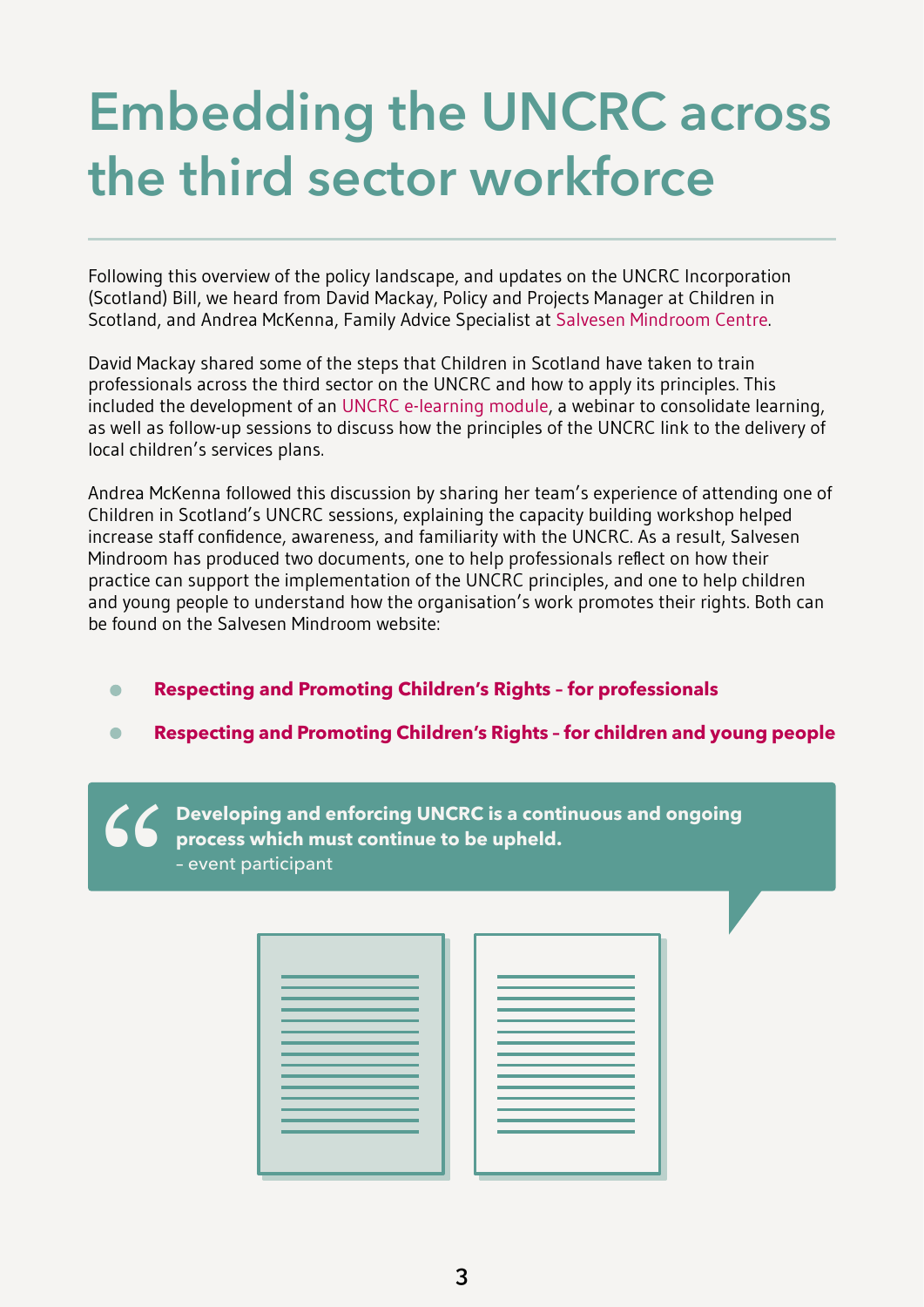### **Breakout room discussions**

After the speakers' interventions, participants were invited into breakout room discussions to reflect on the key points shared during the presentations, and the following two questions:

- **What would a good awareness-raising campaign on the UNCRC**  $\bullet$ **incorporation in Scotland look like?**
	- **How can we get children, young people, and parents involved?**
- **Moving forward, what do you think are some of the key priorities the**  $\bullet$ **statutory and third sectors should focus on in relation to the UNCRC Incorporation Bill in Scotland?**

#### **Awareness-raising**

On what a good awareness-raising campaign would look like, these were some of the key points that participants said should be considered:

- **Awareness-raising about the UNCRC should go hand-in-hand with**  $\bullet$ **discussions about GIRFEC**
- **All communications and materials should be accessible and inclusive**
	- **This does not only mean making accessible versions of documents, but**  $\bullet$ **also addressing the difficulties and disproportionate disadvantage faced by children and young people with speech, language, and communication support needs**
- **For children and young people, it is important that very simple tools and**  $\bullet$ **processes are made available for them to know what to do when their rights are not being upheld**
	- **Questions around visibility of UNCRC in the Curriculum for Excellence – is it being taught in schools? What about the young people who are less present at school?**
- **A two-pronged approach with regards to raising awareness of UNCRC can be adopted: from both smaller scale organisations and at larger national levels**
- **A multi agency approach involving various organisations from education,**  $\bullet$ **social care, justice etc., should be adopted**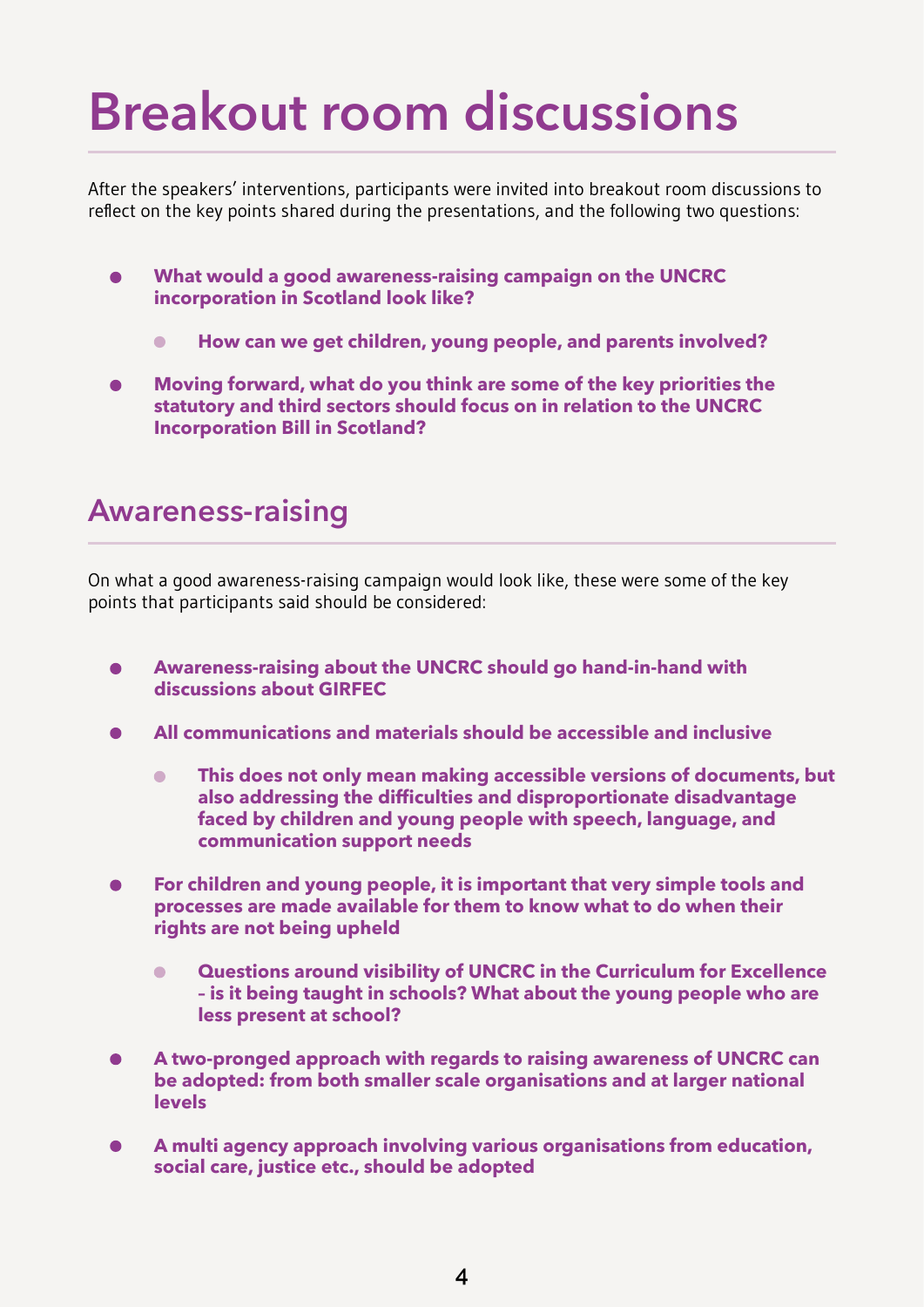- **For practitioners and professionals, it would be helpful to support them in**  $\bullet$ **recognising that many are already implementing good practice but lack the language of children's rights, or vice-versa**
	- **A joined up approach to publicising what is available is needed, as different things will work for different people/organisation: "We need to ask, what does the UNCRC mean to each of us in our roles – that's where specific training needs are created"**
- **Children's voices should be at the heart of all discussions about children's**  $\bullet$ **rights and the UNCRC: "We shouldn't do it [UNCRC incorporation] because it's law but because children have great ideas and can help adults in their jobs!"**



#### **Key priorities for the statutory and third sectors**

Participants ended the breakout room discussions by exploring what next steps are needed to move towards a successful implementation of the UNCRC as we move closer towards incorporation:

- **Alignment between the three policies UNCRC, The Promise, and GIRFEC – is important**
	- **The communications between Scottish Directorate/Departments to support cohesive implementation is equally crucial**
- **Education on the UNCRC should be embedded to the school curriculum**
- **UNCRC incorporation needs to go hand in hand with an implementation plan to be effective**
	- **Addressing training need among practitioners and professionals is key**
- **Participation of rights holders in producing legislation needs to be at the fore – not just for UNCRC incorporation but also across the board**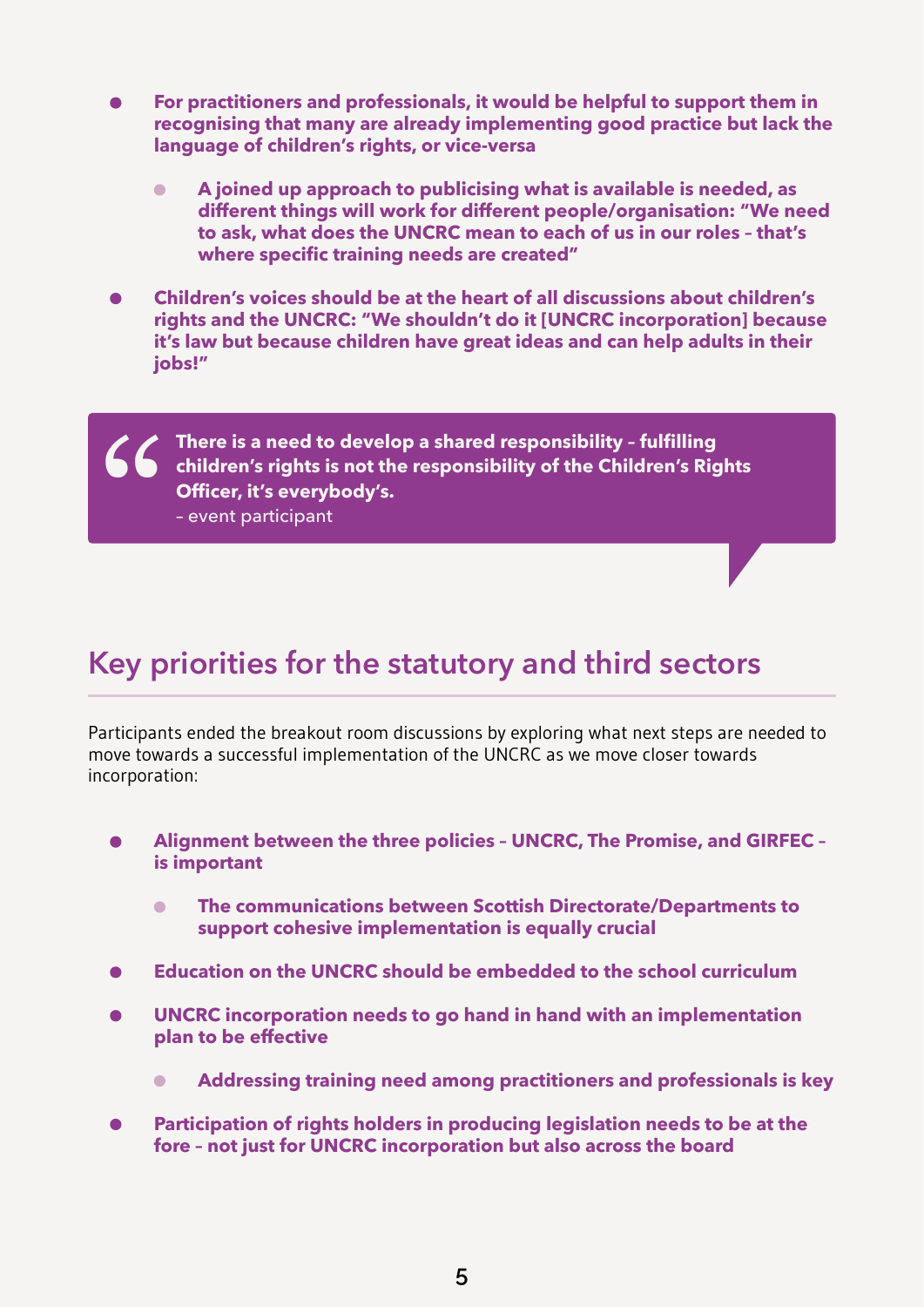- **A more pragmatic framework could be further developed to support implementation**
	- **Despite so many positive changes being implemented and developed, it can be overwhelming to keep up with large scale policy developments and updates**
	- **There is a need for a Scotland-wide approach, and to not work in silos**  $\bullet$
- **It would be useful to create a shared, centralised data base of projects on**  $\bullet$ **the UNCRC in Scotland (e.g. something like the Knowledge Hub for Local Councils)**
	- **Good practice examples of activities happening across sectors would be useful for practitioners and professionals**
- **At a strategic level, it is important to also ask what impact assessments will**  $\bullet$ **look like once the UNCRC incorporation is finalised**
	- **Streamlining all impact assessment processes (e.g. having an integrated impact assessment approach) would be helpful**
- **Some resources can be confusing for young people to understand and**  $\bullet$ **utilise; materials should translate to young people in a way which makes them more accessible to them**
	- **All communications and materials should be fully accessible and inclusive, including for those children and young people with complex and multiple communication support needs**
- $\bullet$ **It is crucial to ensure that everyone, including public bodies, are enforcing children's rights, and importantly, that children and young people know what to do/where to go when their rights are not being upheld**
- **A shared understanding of children's rights and rights based approach**  $\bullet$ **needs to be embedded throughout sectors**
- $\bullet$ **We need to move beyond "lip service", to truly demonstrate good practice examples and amplify them across the country**

"

**If every organisation made sure they took a humans rights approach to everything they do then it'll be at the core of what we deliver, and understood by all. Every organisation needs to take a fresh look at their policies and processes to make sure that the UNCRC is reflected throughout.**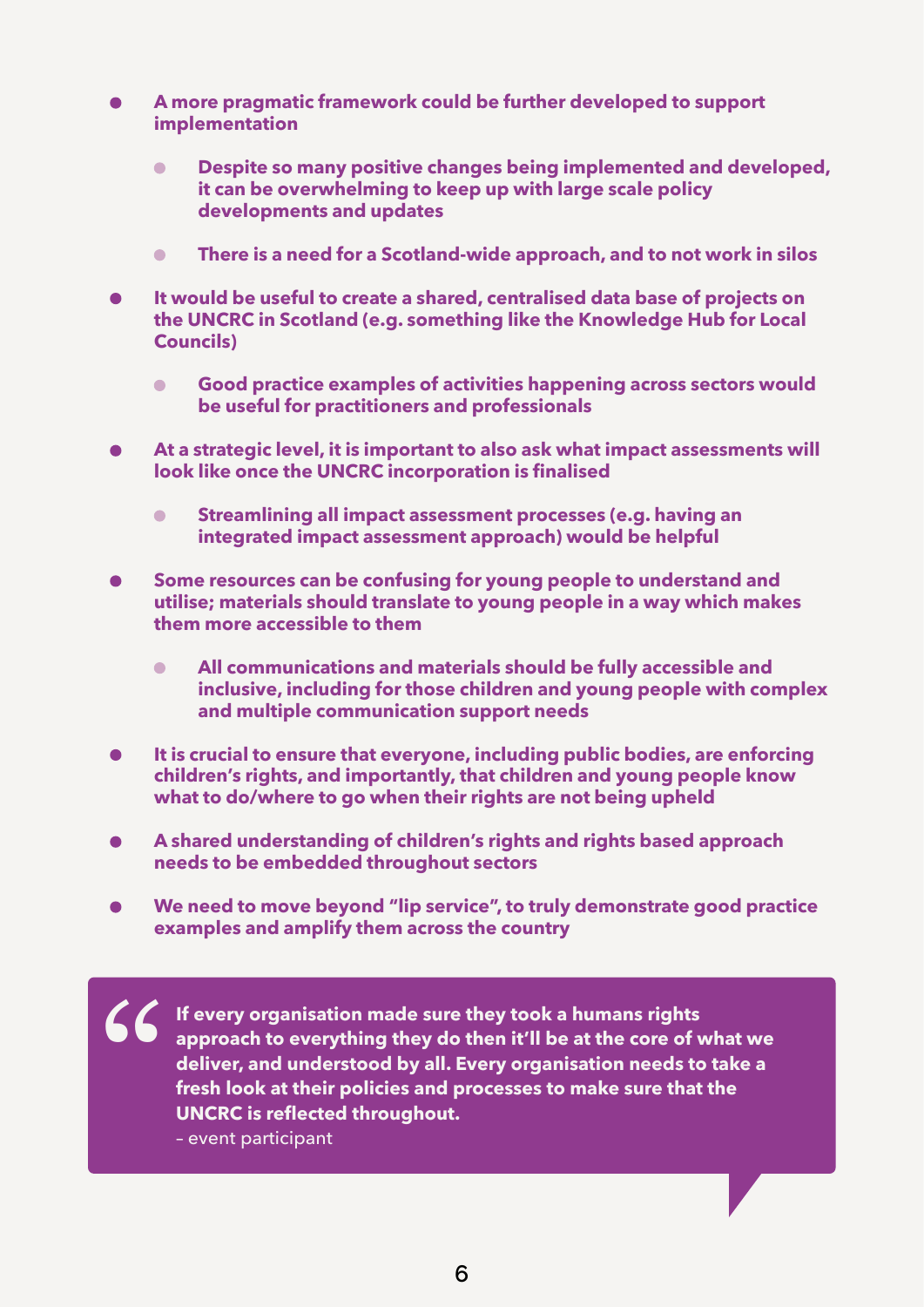## **About the ALLIANCE**

The Health and Social Care Alliance Scotland (the ALLIANCE) is the national third sector intermediary for a range of health and social care organisations. We have a growing membership of over 3,000 national and local third sector organisations, associates in the statutory and private sectors, disabled people, people living with long term conditions and unpaid carers. Many NHS Boards, Health and Social Care Partnerships, Medical Practices, Third Sector Interfaces, Libraries and Access Panels are also members.

The ALLIANCE is a strategic partner of the Scottish Government and has close working relationships, several of which are underpinned by Memorandum of Understanding, with many national NHS Boards, academic institutions and key organisations spanning health, social care, housing and digital technology.

Our vision is for a Scotland where people of all ages who are disabled or living with long term conditions, and unpaid carers, have a strong voice and enjoy their right to live well, as equal and active citizens, free from discrimination, with support and services that put them at the centre.

The ALLIANCE has three core aims. We seek to:

- Ensure people are at the centre, that their voices, expertise and rights  $\bullet$ drive policy and sit at the heart of design, delivery and improvement of support and services.
- Support transformational change, towards approaches that work with  $\bullet$ individual and community assets, helping people to stay well, supporting human rights, self management, co-production and independent living.
- Champion and support the third sector as a vital strategic and delivery  $\bullet$ partner and foster better cross-sector understanding and partnership.